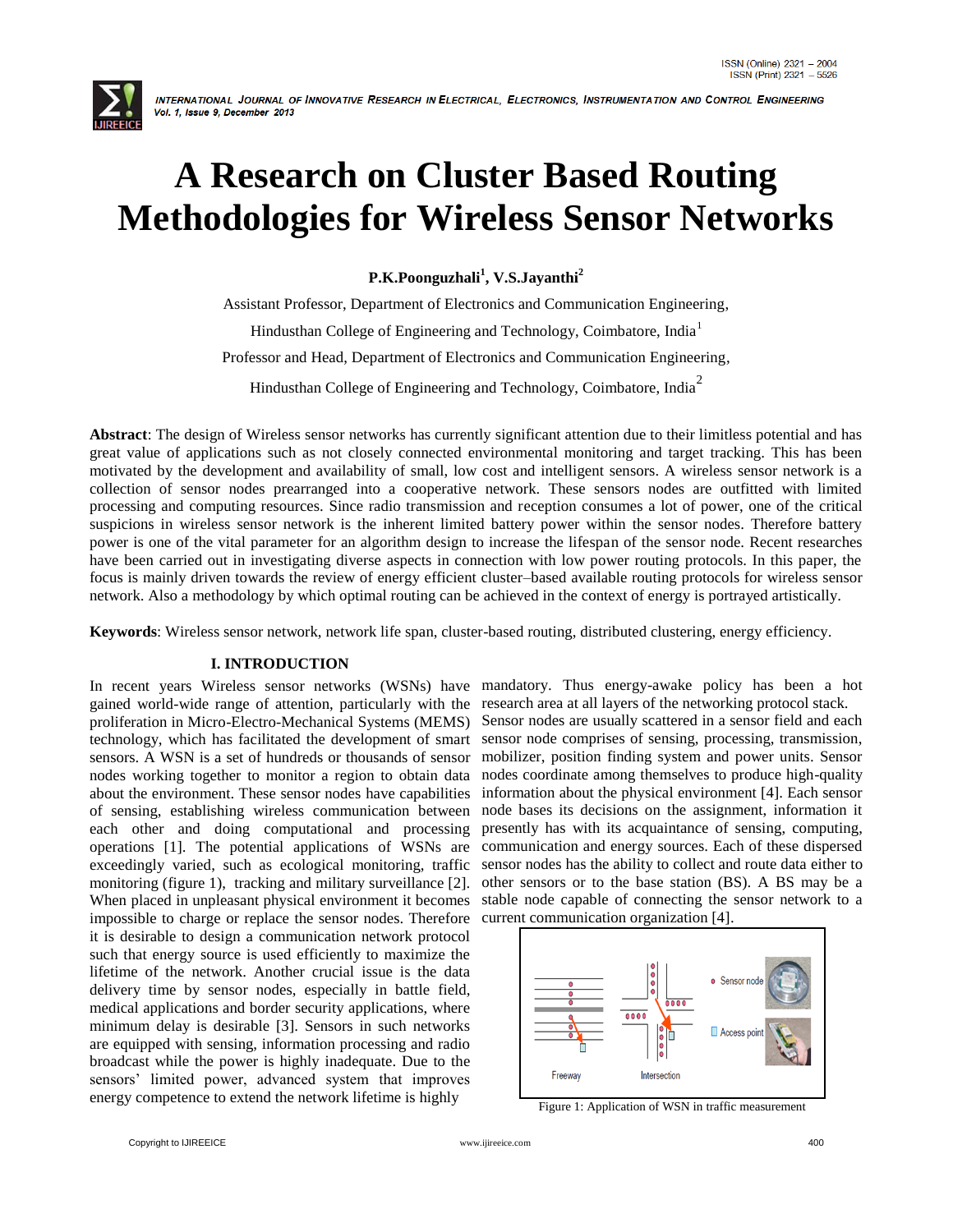

However, sensor nodes are constrained in energy supply and ineffective in terms of energy utilization, routing protocols bandwidth. Thus, a modern technique that excludes energy [inadequacy](http://www.wordhippo.com/what-is/another-word-for/inadequacy.html) and shortened lifetime of the network is highly required. In the network layer, it is highly desirable to find methods for energy-efficient route discovery and relaying of data from sensor nodes to the BS. This paper aims to introduce two newly evaluative indexes related to network coverage rate and effective network lifetime together with a better characterization of the pros and cons of a routing protocol. Meanwhile, this paper presents a new protocol: Clustering Patch Hierarchical Routing Protocol (CPHRP) and uses newly evaluative standard to demonstrate the superiority of its performance.

The remainder of this paper is organized as follows. Section I describes the design of communication network protocol such that energy source is used efficiently to maximize the lifetime of the network. Section II describes the outline on the classification of routing protocols design and their challenges. Section III portrays a study of an energy efficient clustering structure and its comparison with two well evaluated clustering and routing protocols LEECH and HEED. Section IV describes the problem in currently evaluative standard and the realization of CPHRP with few properties of new CPHRP. Section V concludes the paper with a quantity of directions for future work.

# **II. CLASSIFICATION OF ROUTING PROTOCOLS**

There are many routing protocols for WSN mainly for static networks and there are little protocols for networks with dynamicity. All major protocols [5] may be categorized into four categories (figure 2)





# *A. Data Centric Protocols*

Data is usually transmitted from every sensor node within the distribution region with repetition. Since this is very

Copyright to IJIREEICE [www.ijireeice.com](http://www.ijireeice.com/) 401

will be able to select a set of sensor nodes and utilize data aggregation during relaying of the data. This consideration has led to data-centric routing, which is not the same from conventional address-based routing where routes are created between addressable nodes managed in the network layer of the transmission heap. In data-centric routing, the sink sends queries to certain regions and waits for data from the sensors located in those particular regions [40]. Since data is being demanded through queries, [characteristic](http://www.wordhippo.com/what-is/another-word-for/characteristic.html) based identification is needed to state the properties of data [7]. Representative protocols for data centric approach (Flooding and gossiping, SPIN, directed diffusion, rumour routing and energy aware routing).

# *B. Hierarchal Protocols*

A single-tier network can cause the gateway to overload with the increase in sensors' mass. Such excess load might cause intermission in communication and poor tracking of events. In addition, a single-gateway architecture is not scalable for a bigger set of sensors covering a wider area of interest, since the sensors are typically not capable of longhaul transmission. To allow the system to handle with added load and to cover a large area without degrading the service, clustering has been practiced in some routing methods. The foremost intention of hierarchical routing is to costeffectively maintain the energy consumption of sensor nodes by connecting them in multi-hop communication within a particular cluster. Also this is attained by performing data aggregation, reducing the number of data to be communicated to the sink or BS. Cluster formation is naturally based on the energy backup of the sensors and their vicinity to the CH [7, 9]. Few representative protocols for hierarchal based routing approach (LEACH, PEGASIS, H-PEGASIS, TEEN and APTEEN).

# *C. Location Based Protocols*

Most of the routing protocols for sensor networks require location information of the sensor nodes. In most cases locality information is needed in order to work out the distance between two particular nodes, so that energy consumption can be assessed. Since there is no addressing structure for sensor networks like IP-address, location information can be applied in routing of data in an energy effectual manner. For instance, if the region to be sensed is known, using the location of sensors, the queries can be broadcasted only to that particular region which will exclude the number of transmission substantially [39]. Representative protocols for location based routing approach (MECN, SMECN, GAF and GEAR).

# *D. Network flow and QoS Aware Protocols*

Although most of the routing protocols proposed for sensor networks fit the necessary classification, some pursue little different approach such as network flow and QoS [7]. In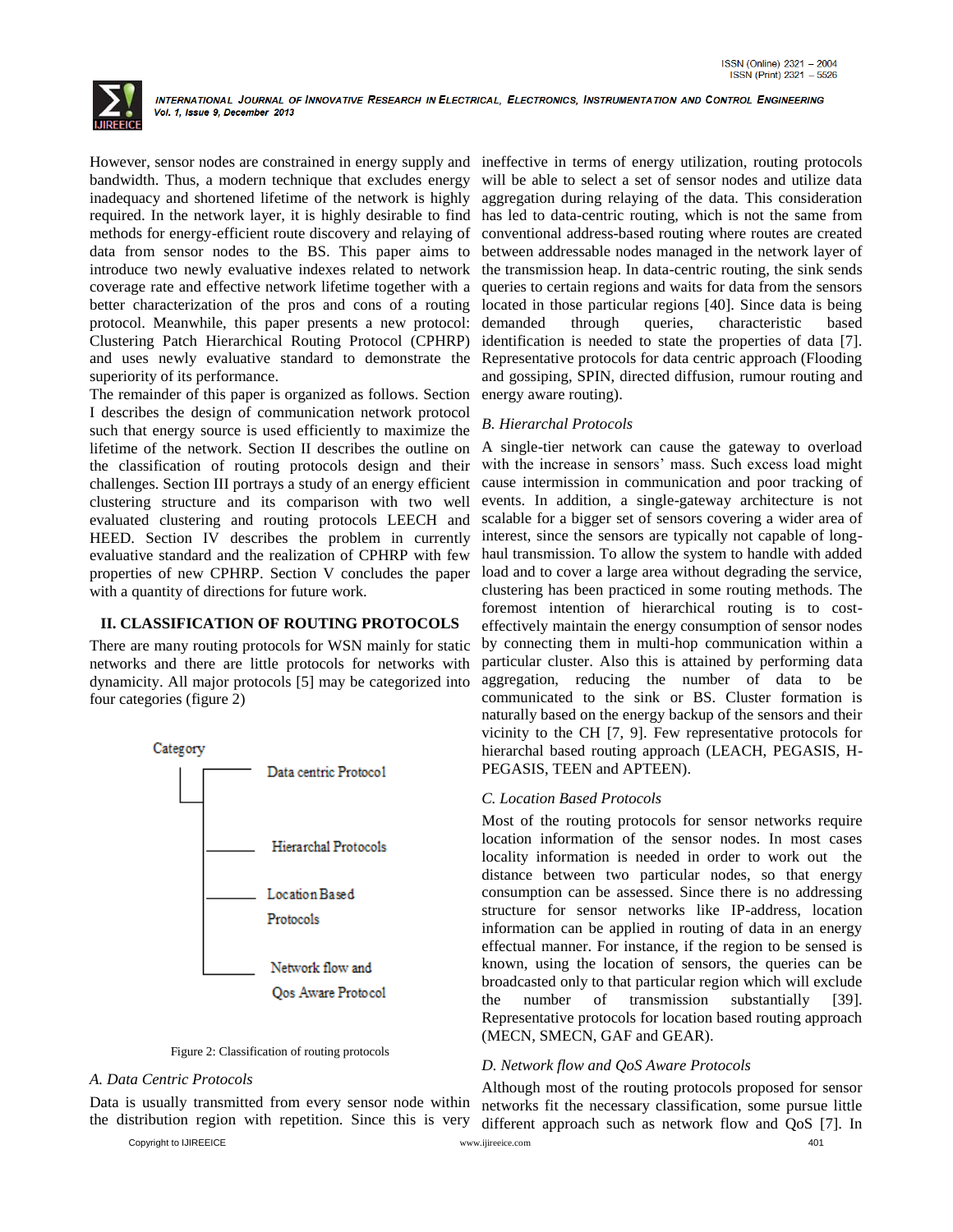

some approaches, route setup is modeled and solved as a performing network flow problem. QoS aware protocols consider end-to aggregation end delay requirements while setting up the paths in the sensor network. Representative protocols for network flow and QoS aware approach (Maximum life time energy routing protocol, maximum lifetime data gathering protocol, minimum cost forwarding, SAR and SPEED).

# *2.1 Routing Challenges and Design Issues in WSNs*

The design of routing protocols for WSN is inclined by many challenging factors. In order to achieve efficient communication, these factors must be considered to an extent. Some of the routing challenges and design issues that have an effect on routing process in WSNs [7] is elaborated as follows.

1) Node deployment in WSN is application dependent and affects the performance of the routing protocol.

2) Sensor nodes can use up their limited supply of energy to perform computations and transmitting information in a wireless environment.

3) Some sensor nodes may fail or be blocked due to lack of power, physical damage or environmental interference.

4) Since sensor nodes may create significant unwanted data, similar packets from multiple nodes can be aggregated to reduce the number of transmissions.

5) As the energy gets depleted, the network may be in need to reduce the quality of the output in order to reduce the energy dissipation of the nodes and hence lengthens the overall network lifetime.

6) A given sensor's view of the environment is limited both in range and accuracy, that it can only cover a limited physical environmental [15].

# **III. RELATED WORK**

# *3.1 Energy-Efficient Clustering Structures*

In this Paper, the focus is mainly driven towards the survey of energy efficient cluster based available routing protocols [6] for wireless sensor network by which optimal routing can be achieved in the context of energy. Traditional (or flat) routing protocols for WSN may not be optimal in terms of energy consumption. Clustering mechanism can be used as an energy-efficient communication protocol [8]. The focal objectives of clustering: to minimize the total transmission power of the nodes in the selected path and to balance the load among the nodes for prolonging the network lifetime. Clustering is a sample of layered protocols in which a network is composed of several clumps of sensors [11].

As depicted in figure 3, each cluster is managed by a special node or leader, called cluster head, which is responsible for coordinating the data transmission activities of all the sensors in its cluster. All sensors in a cluster communicate with a CH that acts as a local coordinator or sink for intra-transmission arrangement and data



Figure 3: Clustering mechanism of sensor nodes

Cluster heads transmits the sensed data to the universal sink. The communication distance over which the sensors send their data to their CH is smaller compared to their particular distances to the universal sink [17]. Since a network is characterized by its limited wireless channel bandwidth, it would be useful if the amount of data transmitted to the sink is minimized. To achieve this goal, a local collaboration between the sensors in a cluster is required in order to reduce the bandwidth demands. As pictured in figure 3, clustering usually localizes the routing setup within the cluster and therefore it reduces the routing overhead by each node and the topology maintenance overhead. Using clustering, the network appears smaller and more stable. The information generated from neighbouring sensor nodes, is often redundant and correlated, thereby data aggregation by each CH conserves communication bandwidth as well. Moreover, the ability to use different power levels in inter-cluster and intra cluster communication reduces the interferences and collisions in the network resulting in a better throughput [11]. Clustering is a challenging task [15] and CHs often lose more energy compared to regular nodes. It is necessary to perform re clustering periodically in order to select energy-abundant nodes to serve as CHs.

# *3.2 Hierarchical Based Cluster Models*

A hierarchical approach breaks the network into clustered layers [10]. Nodes are grouped into clusters with a CH that has the responsibility of routing the data from one CH to the other CH or to the BS. Data travels hierarchically from a bottom clustered layer to top one, while it hops from one node to another, as it hops from one layer to another it covers larger distances thereby moving the data faster to the BS. Theoretically, the latency in such models is much lesser than in the multiple hop systems. Clustering provides essential optimization capabilities at the CH level. In the cluster based hierarchical system, data is first aggregated in the cluster and then sent to a top level CH. As it traverses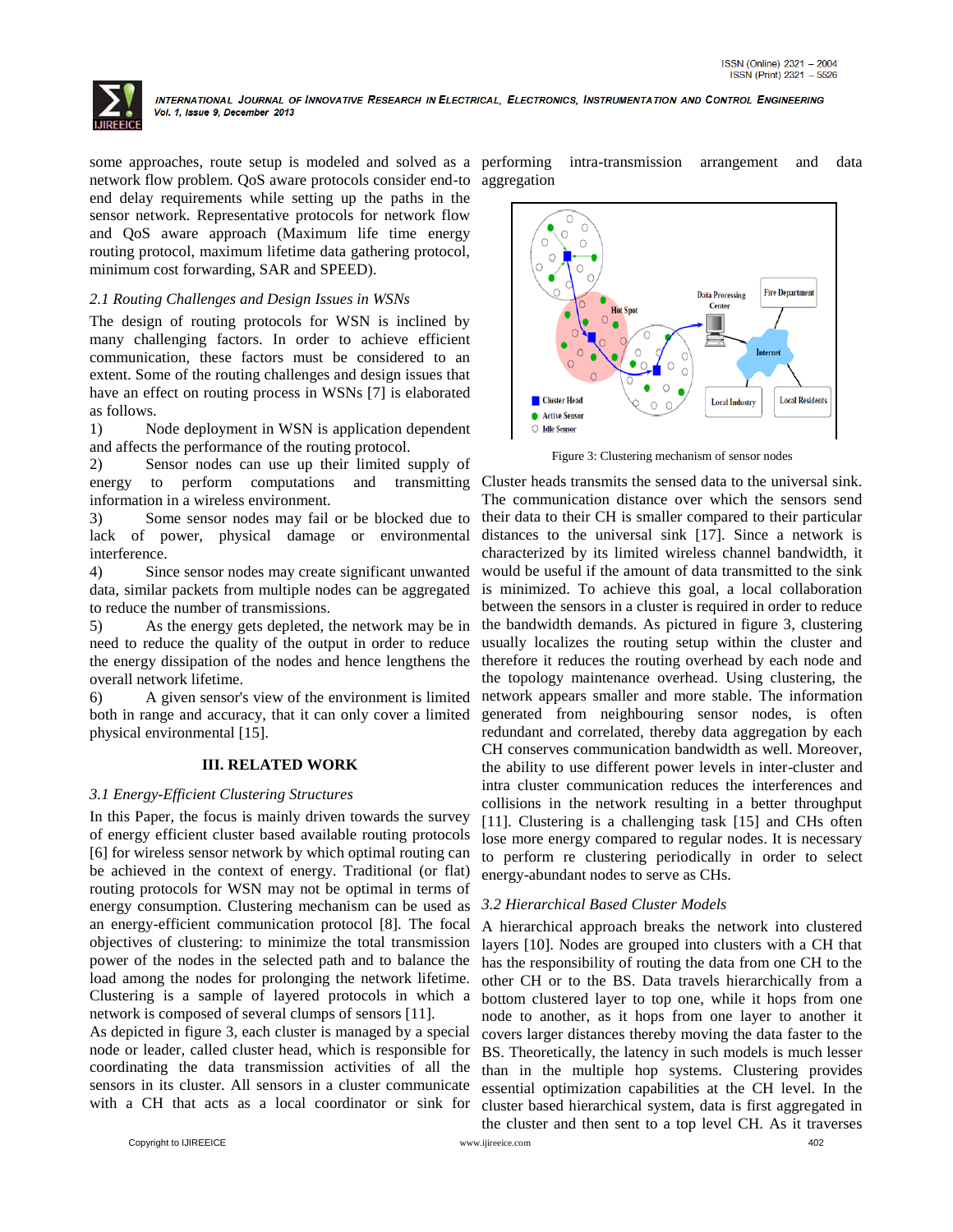

from a lower level to a higher level, travels greater distances While HEED [14] protocol uses maximum residual energy which reduce the travel time and latency. The performance of the node and as well as minimum distance between the of this model is better than the one hop or multi-hop models. node and the BS. In this way the energy consumption over A cluster-based hierarchy moves the data faster to the BS, the network is balanced. In HEED, the distribution of energy thus reducing latency better than in the multi-hop model consumption extends the lifetime of all the nodes in the [23]. In cluster-based models, only CHs perform data network, thus satisfying the stability of the neighboring set aggregation whereas in the multi-hop model every [22]. intermediate node performs data aggregation. As a Nodes automatically update their neighbor sets in multi-hop consequence, the cluster-based model is more suitable for networks by periodically sending and receiving messages time-desperate applications than the multi-hop model. [18]. HEED clustering improves network lifetime over However, it has one main drawback: as the distance between LEACH clustering because LEACH randomly selects CHs clustering level gets maximized, the energy spent is directly (and hence cluster size) which results in faster death of some proportional to the square of the distance which maximizes nodes. The final CHs selected in HEED are well distributed the energy expenditure. A cluster-based hierarchical model across the network and the communication cost is [33] offers a better approach for routing the data in WSNs. minimized. Hierarchical routing performs energy-efficient routing in WSNs, and contributes to overall system quality measurable and life period. In hierarchical system architecture, sensors group themselves into clusters and each cluster has a CH, i.e. sensor nodes form clusters where the low energy nodes are used to perform the sensing in the vicinity of the occurrence. The less energy-constrained nodes play the role of CHs and processes, aggregates and forward the information to a hypothetical layer of clusters among themselves towards the **BS**.

# *3.3 Comparison of Clustering and Routing Protocols (LEACH and HEED)*

Within a particular cluster organization, cluster communication may be intra-cluster transmission (single hop or multi-hop) or inter-cluster transmission [39]. Low Energy Adaptive Clustering Hierarchy (LEACH) [12] was the first clustering protocol proposed for minimizing energy utilization. It forms clusters by using a distributed algorithm, each node has a certain probability of becoming a CH per round, and the task of being a CH is rotated between the nodes. A non-CH node determines its cluster by choosing the CH that can be reached with the least communication energy consumption. In the data transmission stage, each CH sends the aggregated packet to the BS by single hop. Hybrid Energy-Efficient Distributed (HEED) [13] clustering approach is one of the most recognized energy-efficient clustering protocols.

It extends the basic scheme of LEACH by using left out energy and node compactness. In HEED [20] the initial probability for each node to become a provisional CH depends on its residual energy, and final CHs are selected according to the intra-cluster communication cost. The clustering procedure is divided into a number of iterations, and terminates within a fixed number of iterations. HEED accomplishes quite uniform distribution of CHs across the network.

In both LEACH and HEED protocols (table 1), the basic difference is that while finding out the cluster node in a network, maximum residual energy at the node is used.

| Table 1: Parameters comparison of LEACH and HEED |  |  |  |
|--------------------------------------------------|--|--|--|
|--------------------------------------------------|--|--|--|

| <b>Parameters</b>           | <b>LEACH</b> | HEBED    |
|-----------------------------|--------------|----------|
| <b>Energy Efficiency</b>    | Very Low     | Moderate |
| <b>Cluster Stability</b>    | Moderate     | High     |
| Scalability                 | Very Low     | Moderate |
| Delivery Delay              | Very Small   | Moderate |
| Load Balancing              | Moderate     | Moderate |
| <b>Algorithm Complexity</b> | Low          | Moderate |

# **IV. PROBLEMS IN THE CURRENTLY EVALUATIVE STANDARD FOR SENSOR NETWORKS**

Hybrid Energy Efficient Distributed clustering (HEED) extends the basic scheme of LEACH by using residual energy and nodes" degree or density as a performance metric for CH selection to achieve energy balancing. It operates in multiple hop networks, using a modifying transmission power in the inter-clustering communication. HEED was intended with four primary goals: (i) prolonging network lifetime by distributing energy consumption (ii) terminating the clustering process within a constant number of iterations (iii) minimizing control overhead and (iv) producing welldistributed CHs. In HEED, the formulated algorithm periodically selects CHs according to a combination of two clustering parameters.

The primary parameter is the residual energy of each sensor nodes (used in calculating probability of becoming a CH) and the secondary parameter is the intra-cluster communication cost as a function of cluster density or node degree (i.e. the number of neighbors). The former is used to probabilistically select an initial set of CHs while the latter is used for breaking the ties. In HEED, the clustering process at each sensor node requires several rounds. Every round is quite long enough to receive messages from any neighbor within the cluster range As in LEACH, an initial percentage of CHs in the network  $C<sub>Thresh</sub>$  is predefined. The parameter  $C<sub>Thresh</sub>$  is only used to limit the initial CH announcements and has no direct impact on the final cluster structure. In HEED

Copyright to IJIREEICE [www.ijireeice.com](http://www.ijireeice.com/) 403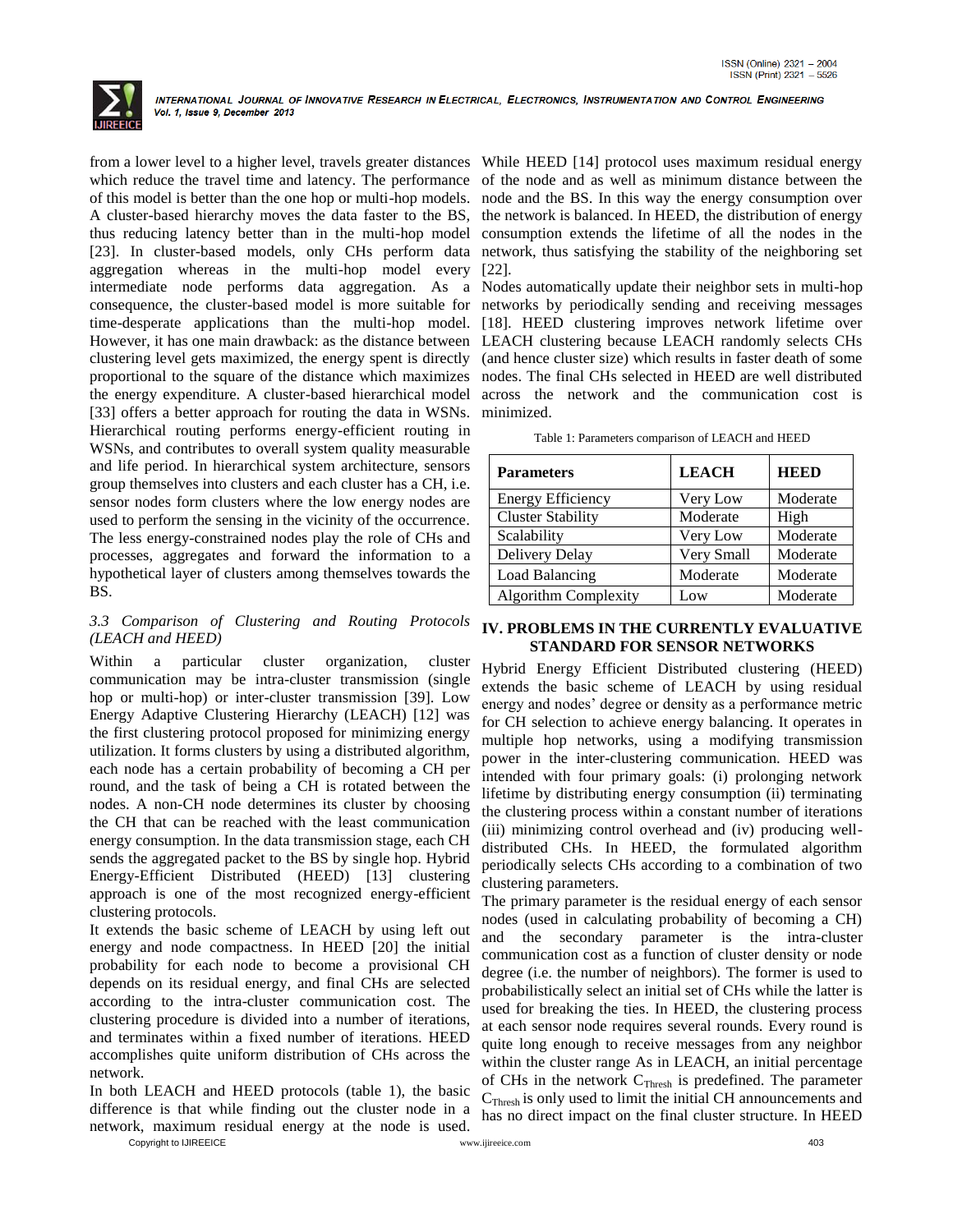

[21], each sensor node sets the probability  $CH<sub>Thresh</sub>$  of

becoming a CH (equation 1)  
\n
$$
CH_{Thresh} = (C_{Thresh} \times E_{Residual}) / E_{max}
$$
 (1)

where  $E_{\text{Residual}}$  is the estimated current residual energy in the sensor node and  $E_{\text{max}}$  is the maximum energy corresponding to a fully charged battery, which is same as that for homogeneous sensor nodes. The  $CH<sub>Thresh</sub>$  value must be greater than a minimum threshold  $P_{min}$ . A CH is either an indefinite CH if its  $CH_{Thresh} < 1$ , or a final CH if its  $CH_{Thresh}$ has reached unity. In the course of each round of HEED, every sensor node that never heard from a CH, concludes itself to become a CH with probability CH<sub>Thresh</sub>. The newly selected CHs are added to the current set of CHs. If a sensor node is selected to become a CH, it broadcasts a declaration message as an indefinite CH or a final CH. A sensor node listening the CH list selects the CH with lowest cost from this set of CHs. Every node then doubles its  $CH<sub>Thresh</sub>$  and goes to the next step of a node completes the execution without electing it to become a CH or joining a cluster, it announces itself as a final CH. A node can be selected as a CH at each successive clustering interval, if it has higher residual energy with lower cost. However the CH selection accords with only a subclass of parameters, which can feasibly execute control on the system. These methods are suitable for extending the lifetime rather than for the entire needs of WSN [35].

### *4.1 Inaccurate Evaluation for Self-Protocols*

The simulation results of HEED with 100, 200, and 400 nodes, shows the network lifetime is not extended by 7% with the growth of number of nodes. It is confirmed that the improvement in network performance is not with the growth of the number of nodes. However, the network load becomes more and more unbalanced with the increase of sensor nodes. The decline occurs in the performance of networkload with the growth of the nodes, this will conflict with the conclusion. With multiple increasing of nodes, the network lifetime does not grow in a multiplied speed, even at very small increase. After these analyses, it is seen that as the number of nodes increases (figure 4) there is a significant growth in sensor-nodes and energy consumption. But this technique improves the network coverage rate and effective network lifetime with the increase of nodes and hence the rise in cost for network [37] happens. Therefore rise in the number of nodes and costs cannot give a satisfactory performance, thus the network-load of HEED [20] is unbalanced, it will be increasingly unbalanced with the growth of sensor nodes. The reason found to be behind this is the handicap of one-hop model. A cluster that is far away from the BS is always premature death [37].



Figure 4: Network life time of HEED

#### *4.2 Realization of CPHRP and its Analysis*

Clustering Patch Hierarchical Routing Protocol (CPHRP) [24] progress network coverage rate and effective network lifetime in WSNs through clustering patch, and it has hierarchical multi-path tree routing characteristics. It partitions the nodes into three classes: cluster node, sense node and non-sense node, which increases the energy conservation [34]. In CPHRP, a cluster can be covered by at least three inner-cluster sense nodes or up to six inner-cluster sense nodes. Therefore, letting the densely scattered nodes be in completely sensing condition. Figure 5 shows that inner-cluster nodes and CH within a distance  $d \in (0, R)$ , so  $\alpha$ = 2 arc cos (d/2R), namely  $\epsilon$  (2 $\pi$  / 3 $\pi$ ). When the distance of the inner-cluster nodes to each other"s is R, the distance from inner-cluster nodes to CH is R and the sensing radius is R, then each cluster can be covered by up to six inner-cluster sense nodes constituting an equilateral hexagon [20].

CH<sub>Thresh</sub> is assessed by using the expression (equation 2)  

$$
CH_{Thresh} = C_{Thresh} \times (E_{resident} / E_{max})
$$
 (2)



Figure 5: Number of inner cluster nodes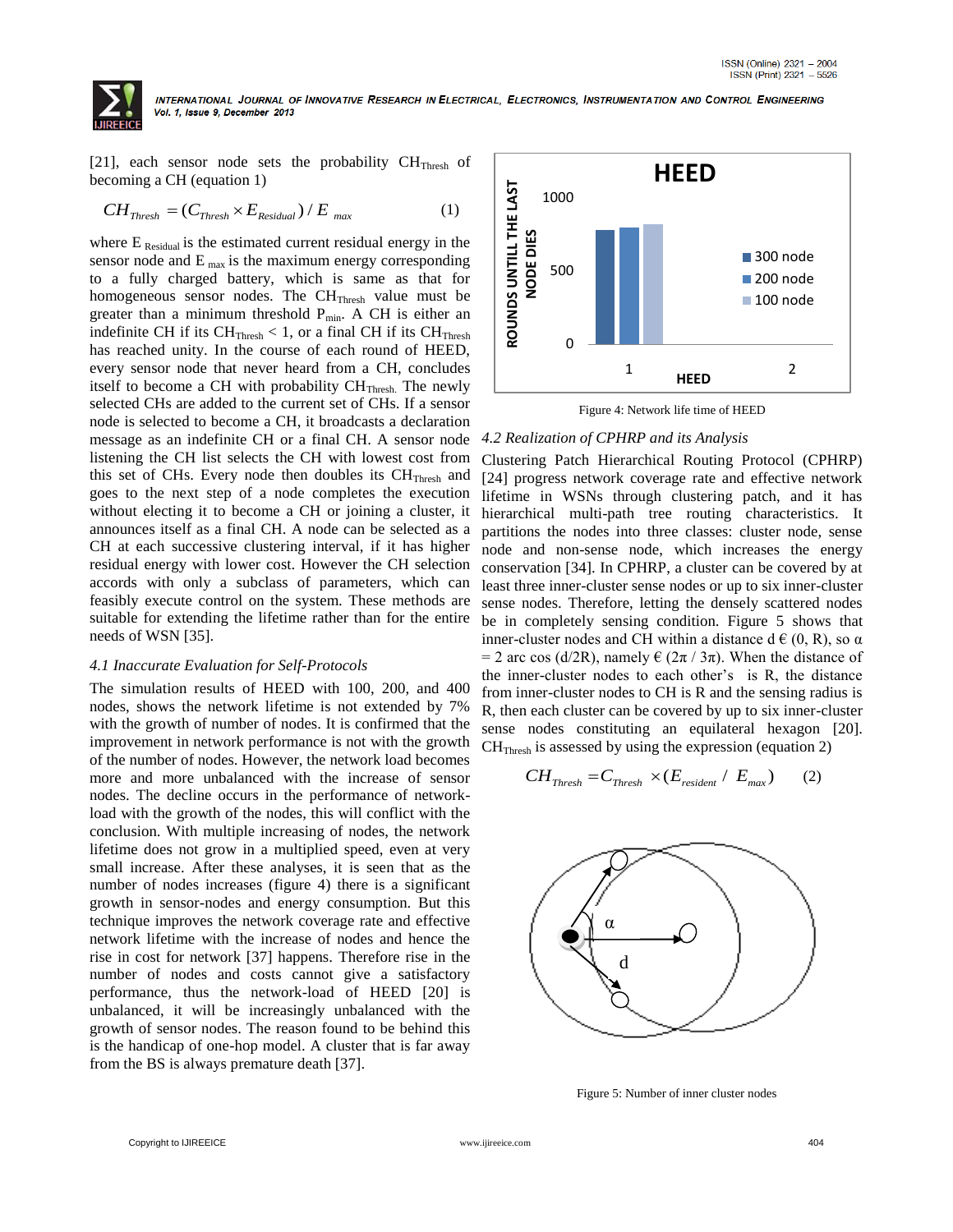

 $CH<sub>Thresh</sub>$  is a constant 0.05,  $E<sub>max</sub>$  is the initial energy. When there are some nodes being not covered by the cluster, nodes advertise itself as a CH to patch for outside the monitoring areas according to  $CH<sub>Thresh</sub>$ . When the node does not belong to any cluster, not a cluster head, CHThresh<1, then it produces any random number u between 0 and 1. If  $u < CH<sub>Thresh</sub>$ , then it is announced as cluster head. Meanwhile, the probability  $CH<sub>Thresh</sub>$  doubles. If  $CH<sub>Thresh</sub> > 1$ , then the node advertises itself as a cluster head directly, only the cluster nodes are let to become sense node and the non-cluster nodes become non-sense node [34].

# *4.3 Simulation results for effective rounds and network life time (HEED and CPHRP)*

Figures 6 and 7 shows the comparison of the effective network lifetime between CPHRP and HEED in different scenarios required by the network coverage rate and finds significant improvement in CPHRP with wider range of applications. Meanwhile the successful network lifetime of CPHRP rises by more than 60% compared with peer network with the multiple growth of network nodes. However, HEED did not show much improvement in network lifetime and the progress of growth is much slower compared to the CPHRP protocol.





Figure 6: Simulation result for Network Lifetime (HEED and CPHRP)

Copyright to IJIREEICE [www.ijireeice.com](http://www.ijireeice.com/) 405 Figure 7: Simulation result for Effective Rounds (HEED and CPHRP)

# **V. CONCLUSION AND FUTURE RESEARCH**

Owing to scarce energy resources of the sensor nodes, energy efficiency is one of the main issues in the design of protocols for WSNs. The ultimate goal behind the protocol design is to keep the sensor nodes operating for as long as possible to extend the network lifetime. In this paper, a survey and summarization of recent research works is carried out, focused mainly on the energy efficient hierarchical cluster-based routing protocols for WSNs. The nodes are partitioned into three classes: cluster node, sense node and non-sense node, in order to improve energy conservation. The newly evaluative standard CPHRP, guarantees more than 90% network coverage rate with better network lifetime, when the number of inner-cluster sense nodes is 6. With the multiple growth of network nodes, the efficient network lifetime of CPHRP rises by more than 60%. When the number of inner-cluster nodes increases in multiples, the growth of its network lifecycle is more than 75% in contrast with HEED.

### **REFERENCES**

[1] Shio Kumar Singh, M.P.Singh, D.K.Singh, (2010), "A survey of energyefficient hierarchical cluster-based routing in wireless sensor network", International Journal of Advanced Networking and Applications, Volume 02, Number 02, Pages 570 - 580.

[2] Jennifer Yick, Biswanath Mukherjee, Dipak Ghosal, (2008), "Wireless sensor network survey", Computer Networks, Department of Computer Science, University of California, Pages 2292–2330.

[3] F.Bajaber, I.Awan, (2009), "Centralized dynamic clustering for wireless sensor networks", Proceedings of the International Conference on Advanced Information Networking and Applications.

[4] F.Akyildiz, W.Su, Y.Sankarasubramaniam, E.Cayirci, (2004), "A survey on sensor network", IEEE Communication Magazine, Volume 40, Number 8, Pages 102-114.

[5] J.Al-Karaki, A.Kamal, (2004), "Routing techniques in wireless sensor networks: a survey", IEEE Communications Magazine, Volume 11, Number 6, Pages 6-28.

[6] M.P.Singh, M.M.Gore, (2010), "A new energy-efficient clustering protocol for wireless sensor networks", International Journal of Advanced Networking and Applications, Volume 02, Number 02, Pages 570-580.

[7] E.Royer, C.Toh, (2009), "A review of current routing protocols for adhoc mobile wireless networks", IEEE Personal Communications,Volume 6, Number 2, Pages 46-55.

[8] S.Bandopadhya, E.Coyle, (2003), "An energy efficient hierarchical clustering algorithm for wireless sensor networks", in Proceeding of IEEE INFOCOM, Volume 3, Pages 1713-1723.

[9] A.Manjeshwar, D.P.Agarwal, (2001), "TEEN: a routing protocol for enhanced efficiency in wireless sensor networks", in 1<sup>st</sup> International Workshop on Parallel and Distributed Computing Issues in Wireless Networks and Mobile Computing.

[10] Pawan Kumar Kocher, Simarpreet Kaur, NiranjanYadav, "Cluster based energy efficient protocol for wireless sensor network", International Journal of Research in Engineering and Applied Sciences.

[11] W.B.Heinzelman, A.P.Chandrakasan, (2000), "Energy-efficient communication protocols for wireless micro sensor networks", in Proceeding of the 33<sup>rd</sup> Hawaii International Conference on System Sciences, Pages 1-10.

[12] Guofeng Hou, K.Wendy Tang, (2006), "Evaluation of LEACH protocol subject to different traffic models", in 1<sup>st</sup> International Conference on Next Generation Network.

[13] O.Younis, S.Fahmy, (2004), "HEED: A hybrid energy-efficient distributed clustering approach for adhoc sensor networks", IEEE Transactions on Mobile Computing, Volume 3, Number 4, Pages 366-379.